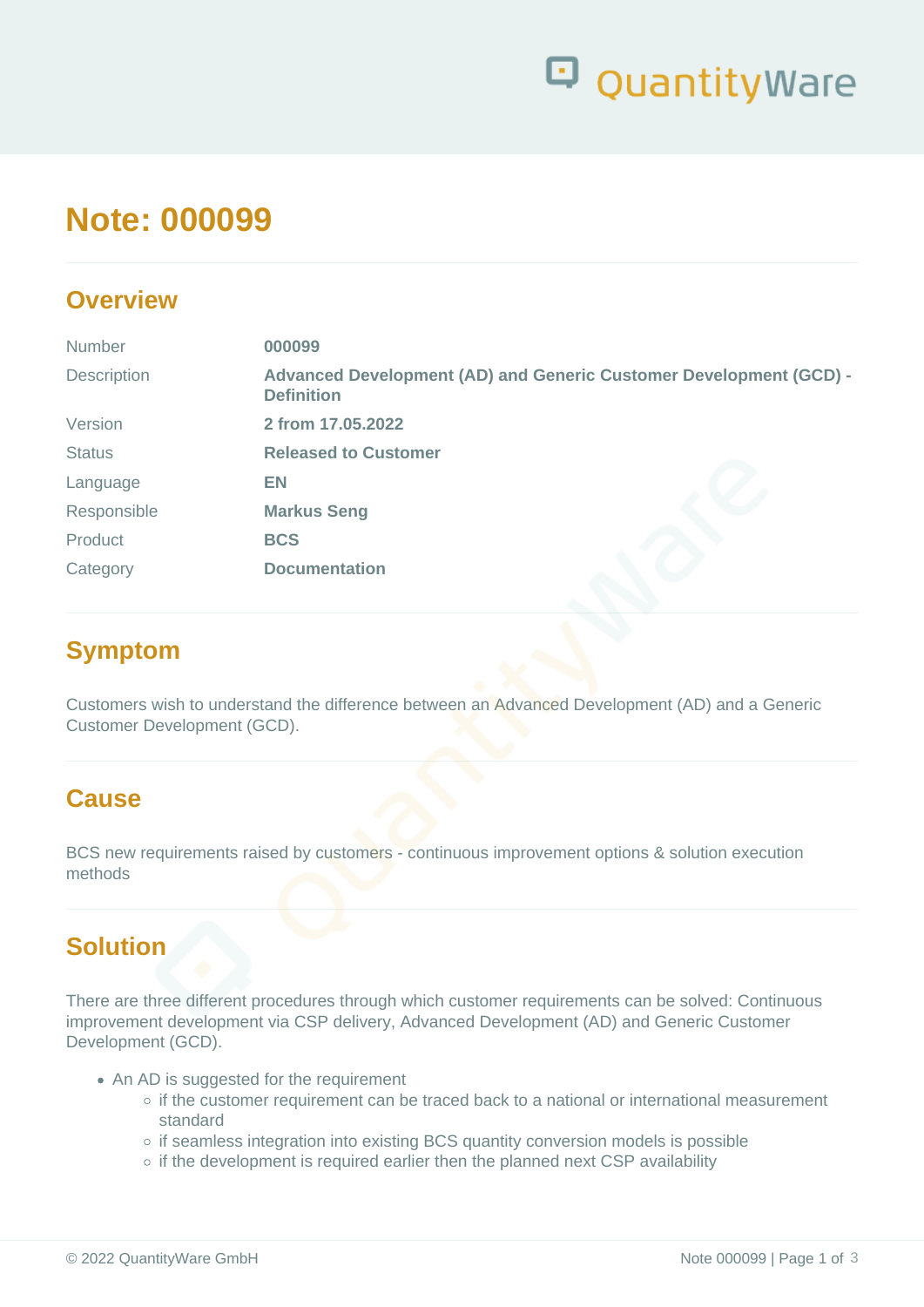- A GCD is suggested for the requirement
	- o if the customer requirement cannot be solved by configurations of existing BCS quantity conversion models
	- o if it typically requires special quantity conversion model extensions for dedicated UoM, achieved by specific Z\*\*\* ABAP functions

#### 1. Advanced Development (AD) – Definition & Procedure

With an Advanced Development (AD), new QW ABAP functions are delivered via a QuantityWare note and associated transport. For an AD, the newly developed ABAP code will be shipped with a dedicated QuantityWare note.

- The note must be installed into the customer system landscape as described in [note 000067](https://www.quantityware.com/wp-content/uploads/Note-000067.pdf), which will list the AD note, once released.
- A [certified BCS consultant](https://www.quantityware.com/support/certified-consultants/) then follows the configuration instructions defined in the AD note, to configure the new MQCI and/or SAP QCI template conversion group(s).
- Once completed, a copy of the new template conversion group(s) is made by the certified BCP consultant, which may then be configured for additional requirements as defined in the [PAIG documentation](https://www.quantityware.com/support/knowledge-base/?title=PAIG&type=Manuals).
- Once the solution is implemented, it must be thoroughly tested and approved by the customer.
- Customer specific [Test Scenarios](https://www.quantityware.com/wp-content/uploads/technote-000073.pdf?v=2017-08-03-04-58-13) for this configuration must be created in the customer system.
- Since the requirement has been classified as AD, no development costs will be charged to the customer by QuantityWare.
- ADs will be shipped in the next relevant QuantityWare CSP.

### 2. Generic Customer Development (GCD) – Definition & Procedure

With a Generic Customer Development (GCD), configuration steps for new MQCI conversion group(s) and Z\*\*\* ABAP function module code are suggested for definition in the customer system. Additional configuration steps are suggested based on existing configuration available in the QuantityWare BCS template (client 045).

- The solution must be implemented by a [QuantityWare-certified consultant.](https://www.quantityware.com/support/certified-consultants/)
- Customer specific [Test Scenarios](https://www.quantityware.com/wp-content/uploads/technote-000073.pdf?v=2017-08-03-04-58-13) for this configuration must be created in the customer system.
- The solution will be announced by a QuantityWare note.
- The solution will be delivered to the QuantityWare-certified consultant via a dedicated and secure QuantityWare Support Portal area in the form of a PDF document, which will contain all required configuration steps and example Z\*\*\* ABAP function code. It will therefore be available to all QuantityWare-certified consultants who may use the example solution to fulfill future requirements raised by other customers. For this reason, customer development costs will not be charged to customers.
- Once the solution is implemented, it must be thoroughly tested and approved by the customer.

#### IMPORTANT:

If issues arise after testing and before approval by the customer, the QuantityWare-certified consultant must manage the support issue resolution process from the customer side, however